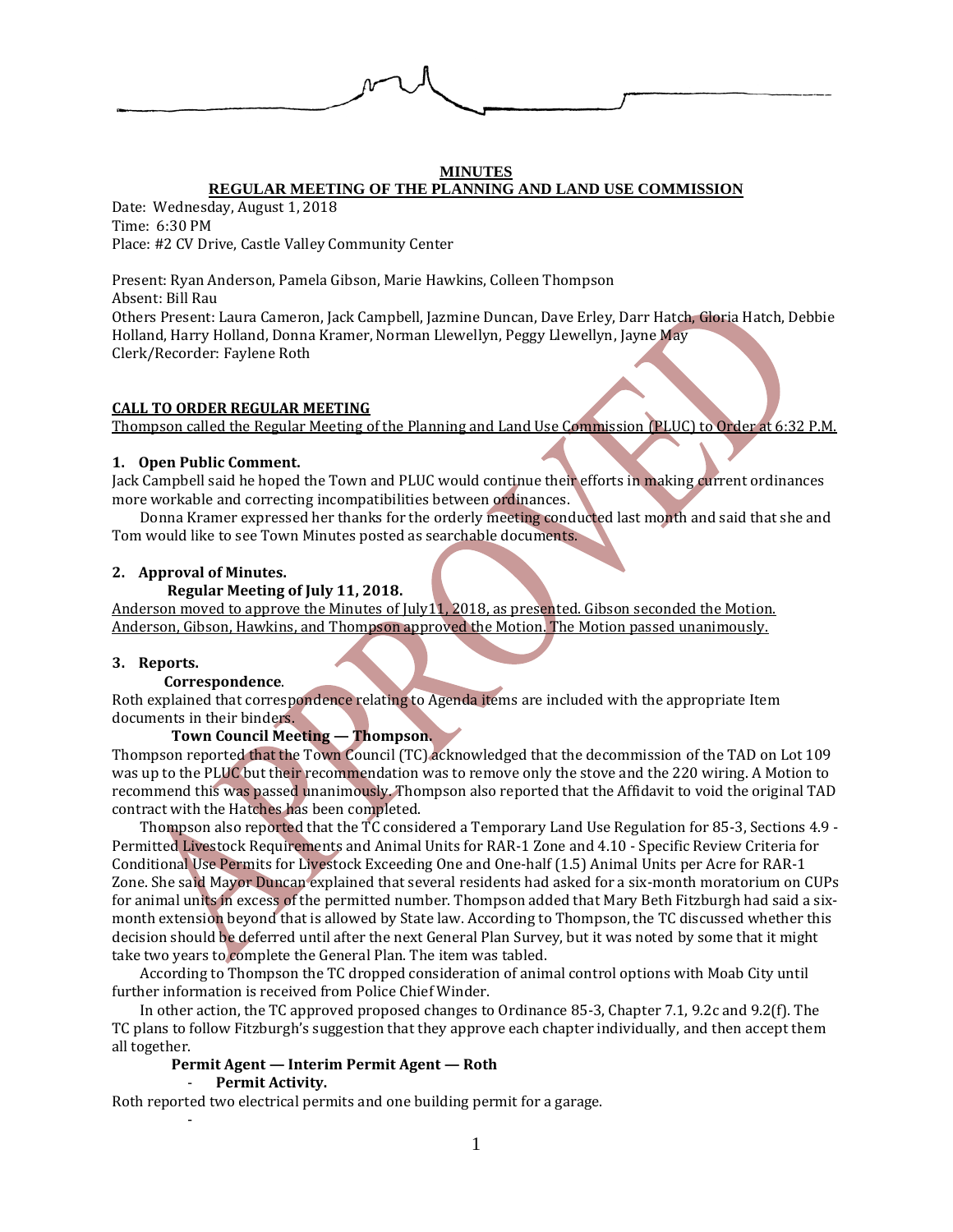

## - **Updates on Recent Applications.**

Roth reported that Conditional Use Permit applications for livestock in excess of permitted use have been submitted for Lots 54, 55, and 429. PLUC Members suggested these applications should be part of the review of the conditional use permit applications for commercial agriculture and exclusionary fencing on Lots 54 and 55.

#### **Procedural Matters.**

Roth reminded everyone of the General Plan Survey Workshop to be held by the PLUC on Wednesday, August 8, 2018, at 6:30 P.M. She said TC Members and the public are invited.

Roth presented revised and new applications for conditional use permits prepared by Mary Beth Fitzburgh to add more detail and clarification. The first set of applications are in use and have been put on the Town website: preliminary questionnaire for home/premises occupations, general non-permanent conditional use permit application for everything except exclusionary fencing and additional kitchens (if approved by TC), and conditional use permit frequently asked questions (this one has been put on website with the reference to additional kitchens deleted until after it gets TC approval). The second set of applications are ready for use as soon as they are added to the Town website: Form A for routine CUPs for home occupations, Form B for non-routine CUPs for home/premises occupations, and nonpermanent CUP application for exclusionary fencing. The final application is the CUP for additional kitchen which will be used if approved by TC.

There was discussion about the requirement to remove exclusionary fencing once commercial agriculture is discontinued, and about the authority to grant a commercial agriculture designation.

Thompson asked whether the application for exclusionary fencing included anything about decommissioning the fence if the lot owner discontinued their commercial agriculture operation. Anderson referenced the end paragraphs of the FAQ explaining renewals, but nothing was specifically stated there or on the application about removal of the fence. Roth said she would withhold the fence application until decommissioning was addressed.

Hawkins asked about authority to grant a commercial agriculture designation. Thompson explained that authority is given in the Fence Ordinance but no definition or process is spelled out in the Ordinance. She said that the commercial agriculture designation was derived from input by the Utah Department of Wildlife Resources (DWR) which does have a definition which they use in approving financial assistance for exclusionary fencing and making payments for wildlife depredation. She said the State has no definition for commercial agriculture. She observed that the Town has never had to apply this Ordinance. Gibson said the PLUC needs to look at the history surrounding the Fence Ordinance to determine its interpretation.

Jayne May commented that anything not permitted cannot be granted. Thompson said it is permitted in the Fence Ordinance. Mayor Duncan replied that agriculture is permitted by our zoning.

Wood said his interpretation is that the designation of commercial agriculture establishes the basis for decommissioning the fence if the commercial agriculture activity ceases.

Donna Kramer expressed concern that application forms are being used to incorporate policy that may be fraught. Thompson, Roth, and Anderson replied they are ordinance-based changes that are being made to align with language in the ordinances.

May expressed concern about the PLUC accepting an application from a business LLC. (She said her experience with an earlier CUP for the Synergy Company was that Mitchell May and John Groo—dba Synergy—were the applicants.) May said she was concerned that the Town did not have the sophistication or legal backing to do so. She expressed concerns about where the LLC was registered and noted the risk that the individuals could avoid personal responsibility if the LLC were to file for bankruptcy. Anderson asked May for a copy of the document she read from.

Roth said that current applications under review ask for applicant name—not business. Gibson noted that it is permissible for a corporation to own property. Thompson thanked everyone for their comments.

**NEW BUSINESS —** None.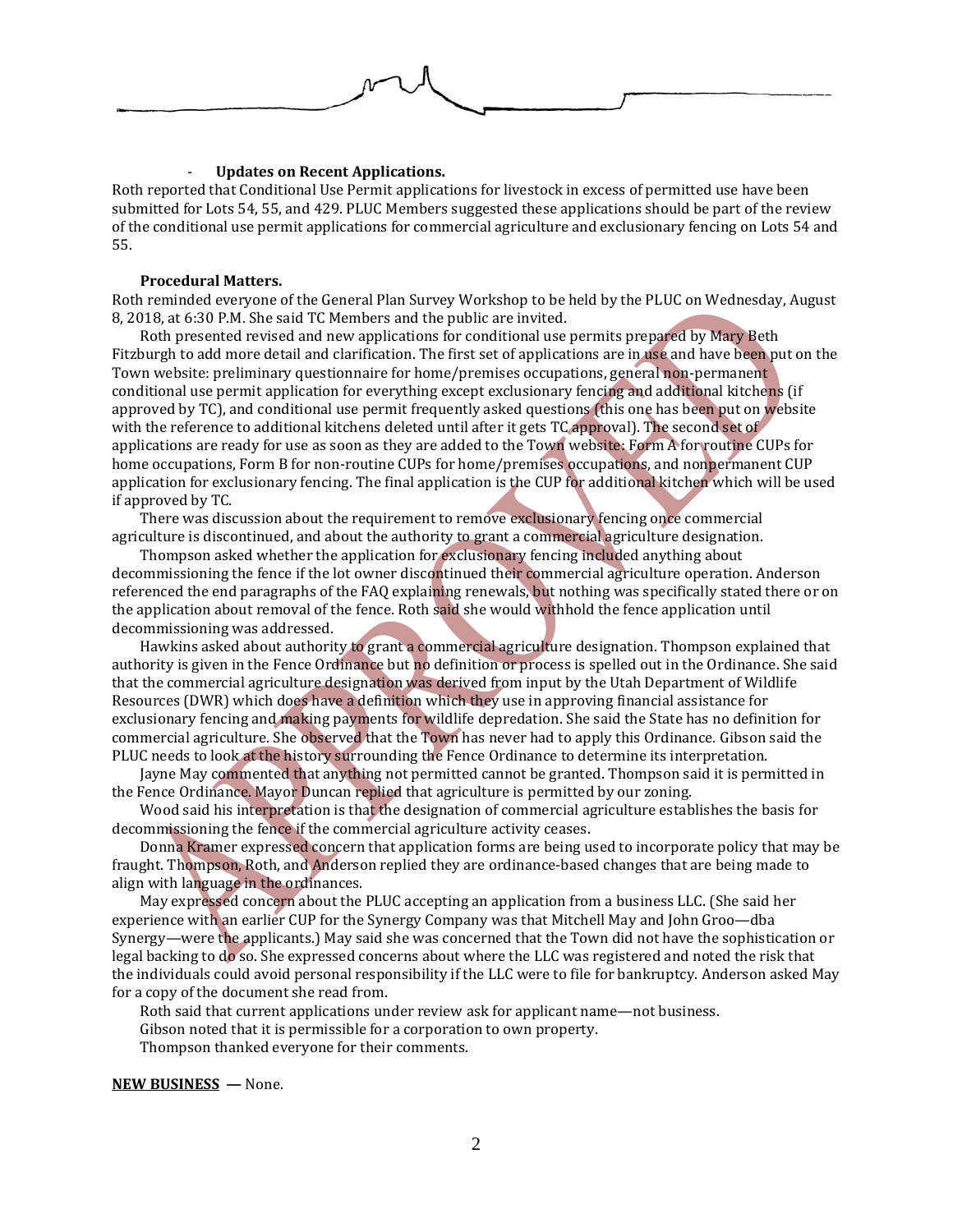## **UNFINISHED BUSINESS**

**4. Discussion and possible action re: Non-routine Decommissioning Compliance Contract for Previous Structure on Lot 109 (tabled).** 

Anderson moved to untable Item 4. Hawkins seconded the Motion. Anderson, Gibson, Hawkins, and Thompson approved the Motion. The Motion passed unanimously.

Thompson explained that the TC had responded to the PLUC's request for better direction on how to proceed with the Decommissioning Contract for the TAD on Lot 109. She said the TC recommended that only the stove and 220 wiring be removed. Darr and Gloria Hatch stated that both the stove and wiring have been removed. Gibson asked that an inspection be added to the contract.

Gibson moved to approve the Hatch Decommission Contract for Lot 109 with the removal of the kitchen stove and oven and the 220 wiring with the recommendation of an inspection by a Town Officer. Anderson seconded the Motion. Anderson, Gibson, Hawkins, and Thompson approved the Motion. The Motion passed unanimously.

Roth informed the Hatches that they need to meet with the Town Clerk Monday morning to have their signatures notarized on the Decommissioning Contract and the Affidavit prepared by the Town. Roth will perform an inspection. The documents, she said, will be filed with the County Recorder's office.

5. **Discussion and possible action re: recommendation to Town Council regarding request for commercial agriculture designation on Lots 54 and 55 (tabled).**

Anderson moved to untable Item 5. Gibson seconded the Motion. Anderson, Gibson, Hawkins, and Thompson approved the Motion. The Motion passed unanimously.

Thompson announced that the applicants were unable to be at the Meeting and had not yet answered the questions submitted to them, so no action on the commercial agriculture designation would be made at this Meeting.

Tom Wood said he is opposed to granting a commercial agriculture designation for any lot but said, if the PLUC decides there is merit in protecting the crops, he would suggest reducing the amount of fencing. If, he continued, commercial status was granted, he asked that it include conditions, such as limiting the fencing to crops but not for livestock.

Thompson requested that comments be limited to three minutes and said that additional rounds of comments would be permitted. She also stated that comments should be made directly to PLUC Members and asked that attendees go outside for personal discussions.

Thompson informed the public that the applicants have not yet clarified the number of animals they intend to have. She explained that DWR does have a definition for commercial agriculture in the context of financial assistance to farmers. She urged everyone to look at the General Plan which is the basis for all Town rules.

Campbell requested that any Motion for a commercial agriculture designation be phrased to precisely acknowledge that the fence is needed for protection of crops not livestock so that it is not approving a commercial agriculture operation that may not be permitted.

Thompson noted that the definition of agriculture in Ordinance 85-3 includes both crops and livestock. She acknowledged that there are conflicts between different documents. Hawkins said that the DWR definition refers only to livestock; it doesn't even mention crops. Thompson replied that prior to 2010 the Ordinance separated commercial and personal agriculture and there were no limits placed on the number of animals allowed. She said the Ordinance was rewritten in 2010 and accepted in 2011, at which time it imposed limits on the number of animals allowed but removed any distinction between personal and commercial agriculture. She noted that the Town lawyer had informed Holling that no permit was required for commercial agriculture except in specific instances such as numbers.

Kramer said she cannot find any source that gives the Town authority to designate a lot as commercial agriculture. She also asked why home/premises occupations were required to get a CUP for their commercial business when a commercial agriculture business was not required to get one.

Thompson replied there is a distinction between CUPs and business licenses.

Roth explained that the sale of agricultural products is a permitted use. CUPs are required only when the product is processed in some way.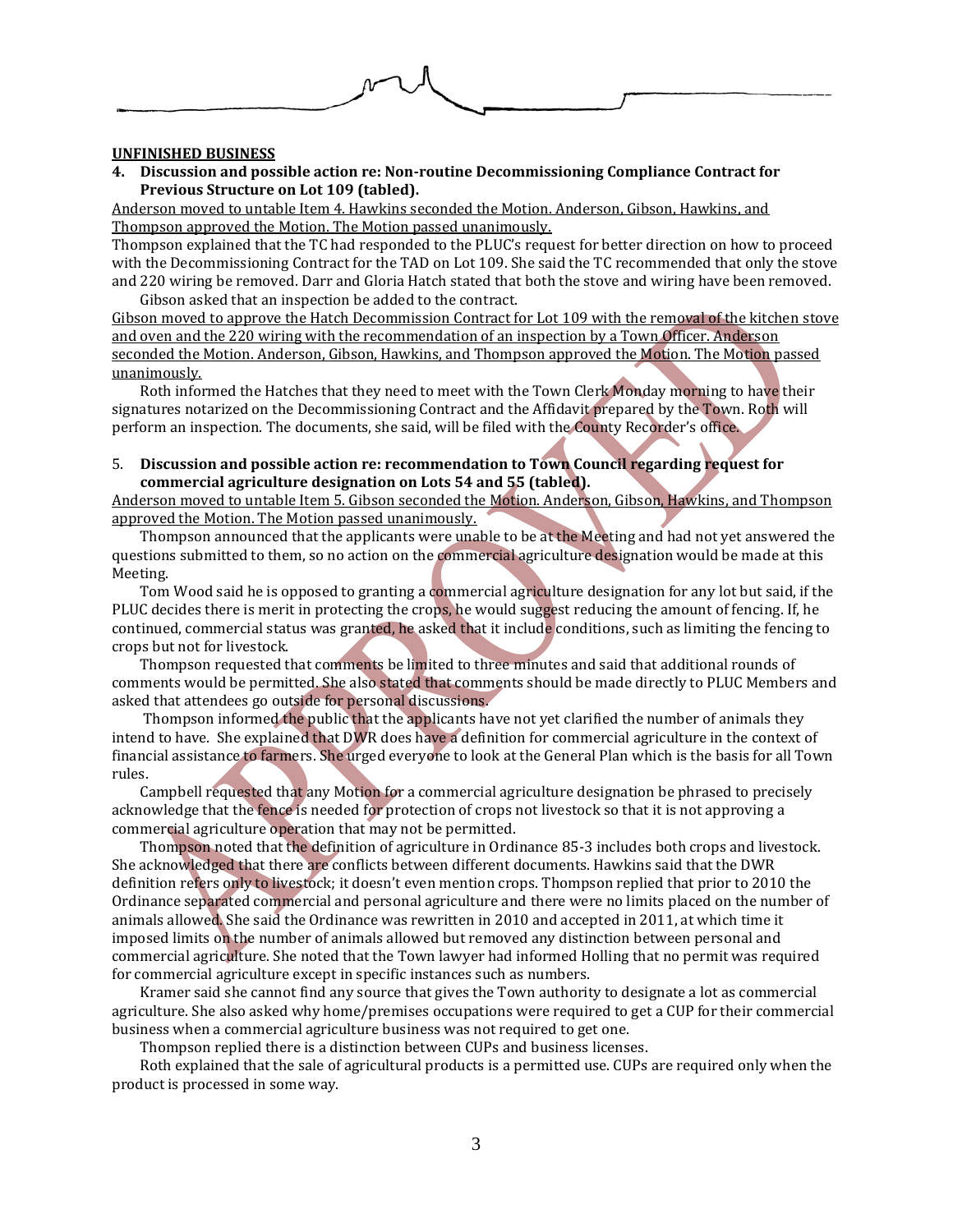

Kramer continued with concern that the number of animals raised by the Hollings could increase beyond the permitted number by adding a second lot. She also contested the statement that the Hollings currently had less than the permitted number of animals because they now have hogs.

Hawkins referred to a statement from DWR that mentions only animals. Thompson said that statement is not the DWR definition that she found.

May asked how a decision could be made without the applicants present. Thompson and Anderson said there will be no action taken until they have received answers to the questions submitted to the applicants.

Laura Cameron asked why this CUP is under consideration if the Hollings have already been told they do not need a CUP. Roth replied that the application referred to by Holling was for a CUP to grow crops, which is a permitted use. The current application is for an exclusionary fence which requires a commercial agriculture designation be granted by the Town. Cameron said this seemed like spot zoning. She said she supported a moratorium as a way to get the information out to the rest of the community. Mayor Duncan said the TC had tabled the moratorium at their last Meeting and will consider it again at their next Meeting.

Peggy Llewellyn observed that there are sometimes advantages to agricultural zoning such as larger minimum size lots and asked why the Town has the RAR zoning. Mayor Duncan said it benefitted water rights.

Wood distinguished between the moratorium on animal units considered by the TC at its last Meeting and the request made by May for a moratorium on CUPs for commercial agriculture.

General discussion ensued regarding the 2010 inclusion of animal units in Ordinance 85-3 after a prospective buyer proposed bringing 12 milk cows onto a lot. The bid was dropped in favor of moving it to Spanish Valley. It was noted that animal units use a formula based on the size and age of the animal, which makes it more complicated than simply counting animals.

Anderson moved to retable Item 5. Hawkins seconded the Motion. Anderson, Gibson, Hawkins, and Thompson approved the Motion. The Motion passed unanimously.

**6. Discussion and possible action re: recommendation to Town Council regarding request for installation of exclusionary fencing on Lots 54 and 55 for commercial agricultural purposes (tabled).**

Anderson moved to untable Item 6. Hawkins seconded the Motion. Anderson, Gibson, Hawkins, and Thompson approved the Motion. The Motion passed unanimously.

Wood contended that the fencing plan is much too large and will lead deer over to Castle Valley Drive. He said he hoped the Town would consider liability issues for HF Holdings as well as, possibly, for the Town. He said a poorly placed fence on Lot 55 could lock deer onto the road where there is already an electric fence that touches the opposite corner across the road.

Thompson said that a DWR representative had given her the name of a biologist who works with DWR and Utah Department of Transportation who might come and look over the property and make suggestions regarding mitigations that would be appropriate in this situation and for fencing hay and alfalfa. Thompson also suggested consulting Castle Valley Farms and Colin Fryer about their experiences with deer. She said it is possible that the applicants will not be able to do everything they want

Campbell said that the Standards of Review in Section 4.7.4(e) states "the use will not be detrimental to health, safety and welfare…" Thompson replied that the General Plan and Introduction to Ordinance 85-3 also make that statement. Cameron observed that the safety issue impacts everyone who lives beyond the proposed fence.

Campbell repeated that the CUP allows mitigations and conditions to be imposed. Mayor Duncan suggested the possibility of having the applicants pay for speed bumps on both sides of the S-curve and added that drivers need to pay close attention. Other suggestions included increasing the setback of the fence from the road easement.

General discussion included how little is known about the specifics of the Hollings' plans. Anderson moved to retable Item 6. Gibson seconded the Motion. Anderson, Gibson, Hawkins, and Thompson approved the Motion. The Motion passed unanimously.

**7. Discussion and possible action re: amendments to Ordinance 95-6: An Ordinance regarding the Building Permit and Other Land Use Permit Processes to align it with proposed amendments proposed to Ordinance 85-3 (Left tabled).**